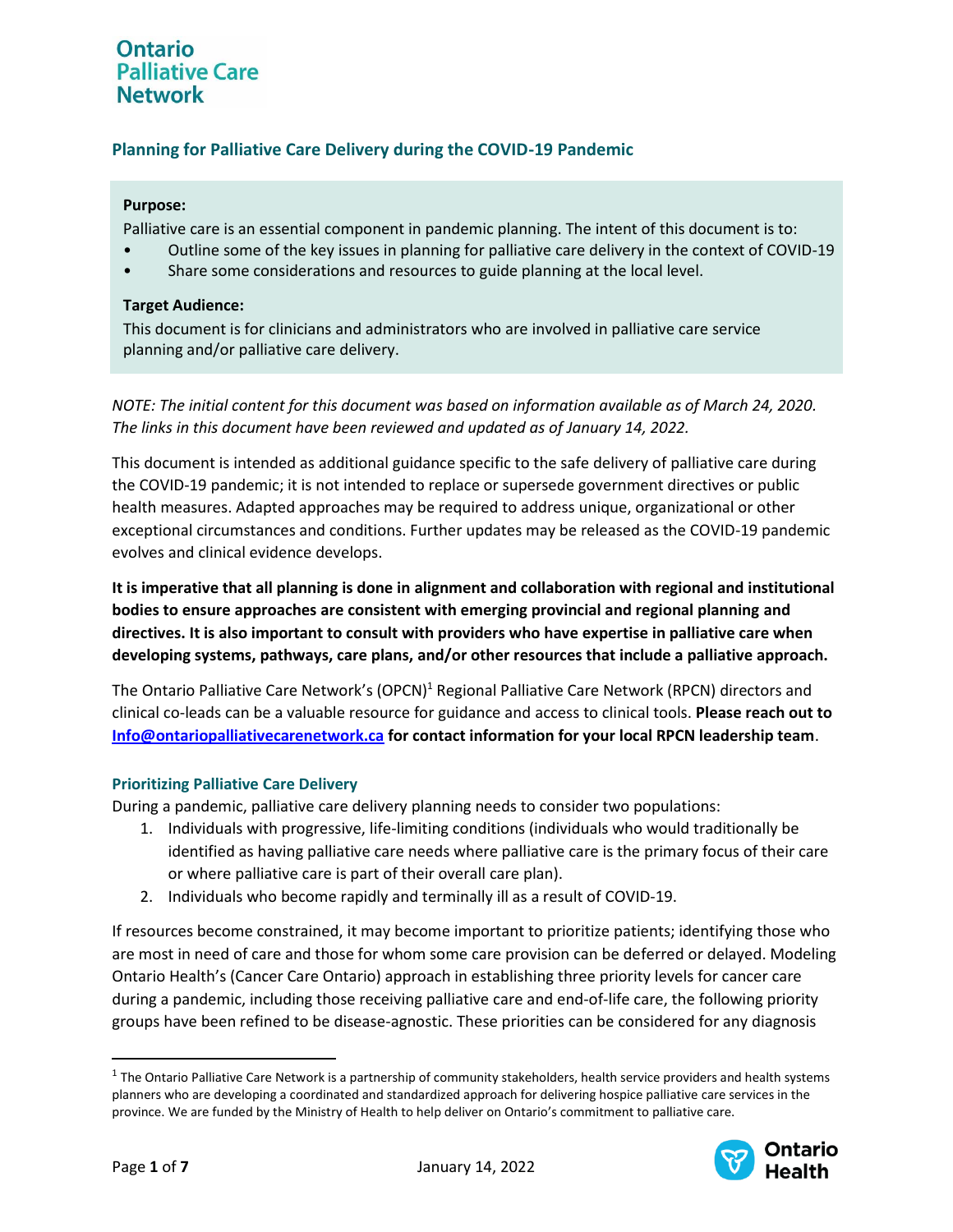## **Planning for Palliative Care Delivery during the COVID-19 Pandemic**

and/or care setting and can be used to support triaging new referrals to palliative care services. For each priority group, a patient may meet any of the criteria outlined.

#### **a. Priority A**

- I. Severe or uncontrolled symptoms
- II. Serious or life-threatening complications of illness that may be reversible<sup>2</sup> in individuals with a [Palliative Performance Scale](https://victoriahospice.org/how-we-can-help/clinical-tools/) (PPS) > =30% but where rapid decline in PPS is expected, and goals of care that support intervention
- III. Transitioning to or at end-of-life (including those dying of COVID-19)

Priority A patients are more likely to require direct, in-person care regardless of setting. Screening for COVID-19 is imperative as the first step for all direct care. These individuals will require more urgent conversations about their goals and plan of care. If the patient's care needs become too complex to manage in their usual place of residence, they may require care in an alternative setting such as a hospital, palliative care unit (PCU), or hospice residence<sup>3</sup>.

#### **b. Priority B**

- I. Moderate severity symptoms
- II. Complications of illness that can be managed in the community
- III. Psychological distress for the patient, family or caregiver
- IV. Caregiving crisis due to illness in family, loss, burnout, or reduced access to frontline care providers (e.g. availability of Personal Support Workers)

Priority B patients usually can be managed in their current setting either by direct, in person care or virtually. These will be individuals for whom use of virtual care options – telephone, virtual visits, text messaging - will be most beneficial and efficient. Refer to the OPCN's [Leveraging Virtual Care to](https://www.ontariopalliativecarenetwork.ca/sites/opcn/files/2021-10/LeveragingVirtualCareforPalliativeCare.pdf)  [Support Palliative Care](https://www.ontariopalliativecarenetwork.ca/sites/opcn/files/2021-10/LeveragingVirtualCareforPalliativeCare.pdf) for further information.

### **c. Priority C**

- I. Stable or mild symptoms
- $II.$  PPS  $> 60\%$
- III. Planned for routine follow-up

Priority C patients may continue with their current care plan and have routine follow-up visits deferred. These individuals should have clear information about what changes in their health status they should be monitoring and how to access care should any of these changes occur. Virtual care options will be particularly valuable if contact with these individuals is required. Refer to the OPCN's [Leveraging Virtual Care to Support Palliative Care](https://www.ontariopalliativecarenetwork.ca/sites/opcn/files/2021-10/LeveragingVirtualCareforPalliativeCare.pdf) for further information.

<sup>3</sup> Hospice residences and some Palliative Care Units may not be able to accommodate patients with COVID-19



<sup>&</sup>lt;sup>2</sup> When patients with palliative care needs are identified early in the course of illness, treatment of serious or life-threatening complications can be very appropriate. While palliative care providers may not be responsible for providing these treatments, they may receive calls from these patients and/or be involved in helping to make decisions about care and providing direction to patients/families or other health care providers.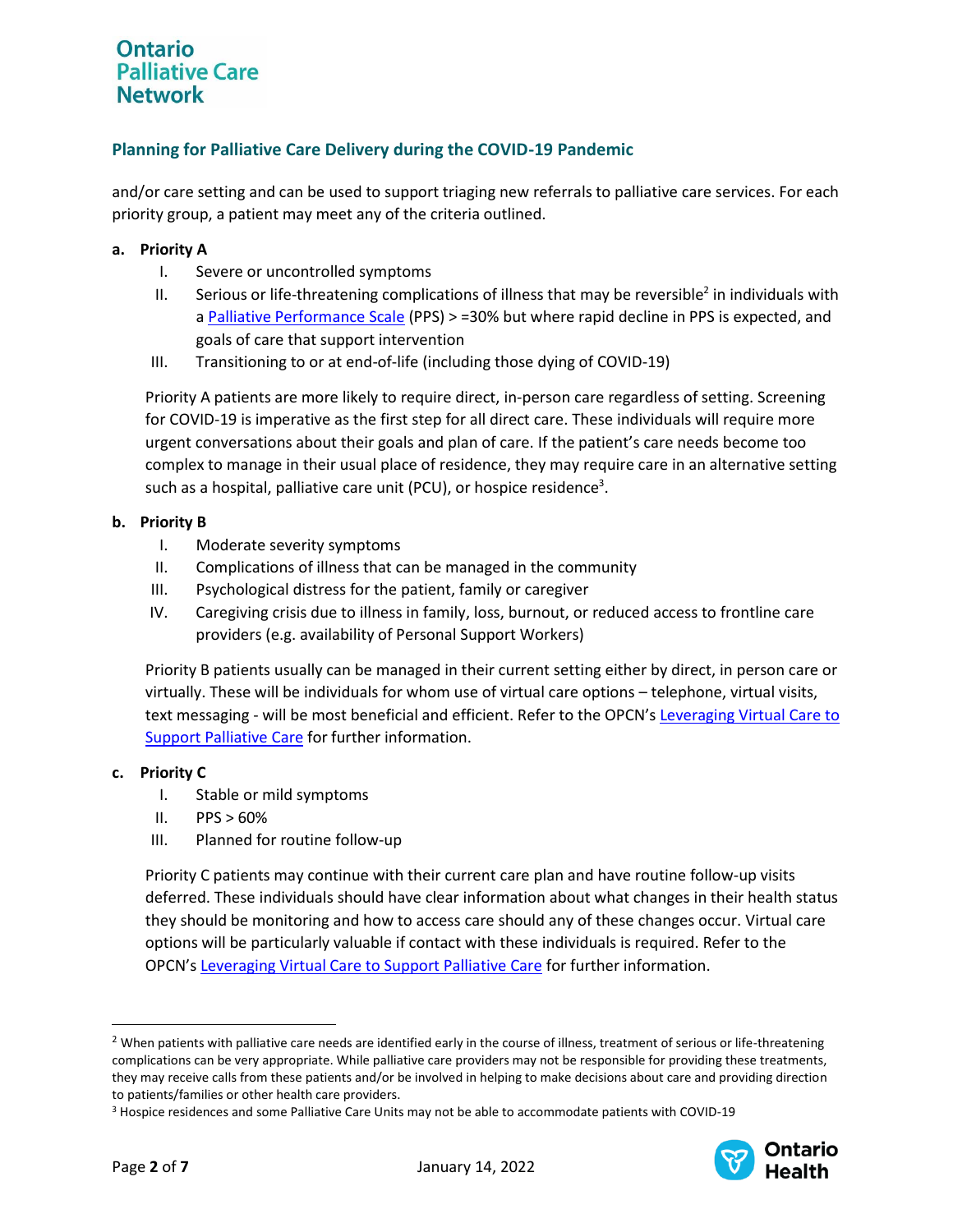## **Planning for Palliative Care Delivery during the COVID-19 Pandemic**

### **Human resources**

During the pandemic, the demand for palliative care is likely to increase. An important consideration is the human health resources crisis currently being experienced as a result of the pandemic in all settings of care, including hospital and home and community. A key issue in managing human resources will be making the most efficient and effective use of palliative care specialists<sup>4</sup>. Importantly, frontline providers will need to be prepared, supported and empowered to deliver the necessary care to address the needs of their individuals. Some key considerations will be:

- Establishing a triage function within palliative care programs to identify individuals in most need of care (as per the priorities above) and for whom specialist care or consultation may be required. When triage is needed, this function should be communicated to likely referrals sources (eg family doctors, cancer centers, hospitals, etc.).
- Establishing a standardized and transparent decision-making process to ensure effective deployment of palliative care specialists to the highest priority patients.
- Conducting regular risk assessments to identify where clinician shortages are occurring due to clinician illness, burn-out or self-isolation.
- Developing clear processes to access palliative care supports, for timely availability
	- o Identifying for each setting of care (e.g. hospital, Long-Term Care, community, etc.) which palliative care specialists are available to provide direct care, consultation or provider support.
	- o Establishing clear, accessible linkages between palliative care specialist clinicians and programs with local primary care providers and long-term care homes.
	- o Ensuring strong connections at the local level between Long-Term Care and Retirement Homes and Palliative Care Specialists. For facilities facing an outbreak, or locations where staffing may be overwhelmed, palliative care specialists may be requested to provide enhanced support and/or consultation.
	- o RPCNs can be a valuable resource for facilitating these connections and enabling access.
	- o Refer to the OPCN's [Strategies to Support Palliative Care in Long-Term Care during the](https://www.ontariopalliativecarenetwork.ca/sites/opcn/files/2021-03/OPCN-StrategiesToSupportPCinLTC.pdf)  [COVID-19 Pandemic](https://www.ontariopalliativecarenetwork.ca/sites/opcn/files/2021-03/OPCN-StrategiesToSupportPCinLTC.pdf) for additional information and guidance.
- Planning and implementing virtual care resources (telephone, email/text, virtual visits) to support patient care. Refer to Ontario Health's [Adopting and Integrating Virtual Visits into Care:](https://quorum.hqontario.ca/Portals/0/Users/170/54/10154/Draft%20Clinical%20Guidance_Adopting%20and%20integrating%20virtual%20visits%20into%20care_V1.pdf?ver=2020-03-13-091936-370)  [Draft Clinical Guidance](https://quorum.hqontario.ca/Portals/0/Users/170/54/10154/Draft%20Clinical%20Guidance_Adopting%20and%20integrating%20virtual%20visits%20into%20care_V1.pdf?ver=2020-03-13-091936-370) and the OPCN's [Leveraging Virtual Care to Support Palliative Care](https://www.ontariopalliativecarenetwork.ca/sites/opcn/files/2021-10/LeveragingVirtualCareforPalliativeCare.pdf) for additional information and guidance.
- Ensuring that primary level/frontline providers have ready access to evidence-informed tools (e.g. symptom management guides, standard order sets, goals of care discussion guides, COVID-19 communication guides, etc.). Refer to the OPCN's [Online Palliative Care Toolkit](https://www.ontariopalliativecarenetwork.ca/resources/palliative-care-toolkit) for best practice tools to support primary care providers with palliative care delivery.

<sup>&</sup>lt;sup>4</sup> Palliative care specialists include palliative care physicians, nurses, social workers, and other health care providers who have specialist level competencies in palliative care, as outlined in th[e Ontario Palliative Care Competency Framework.](https://www.ontariopalliativecarenetwork.ca/sites/opcn/files/2021-01/OPCNCompetencyFramework.pdf)

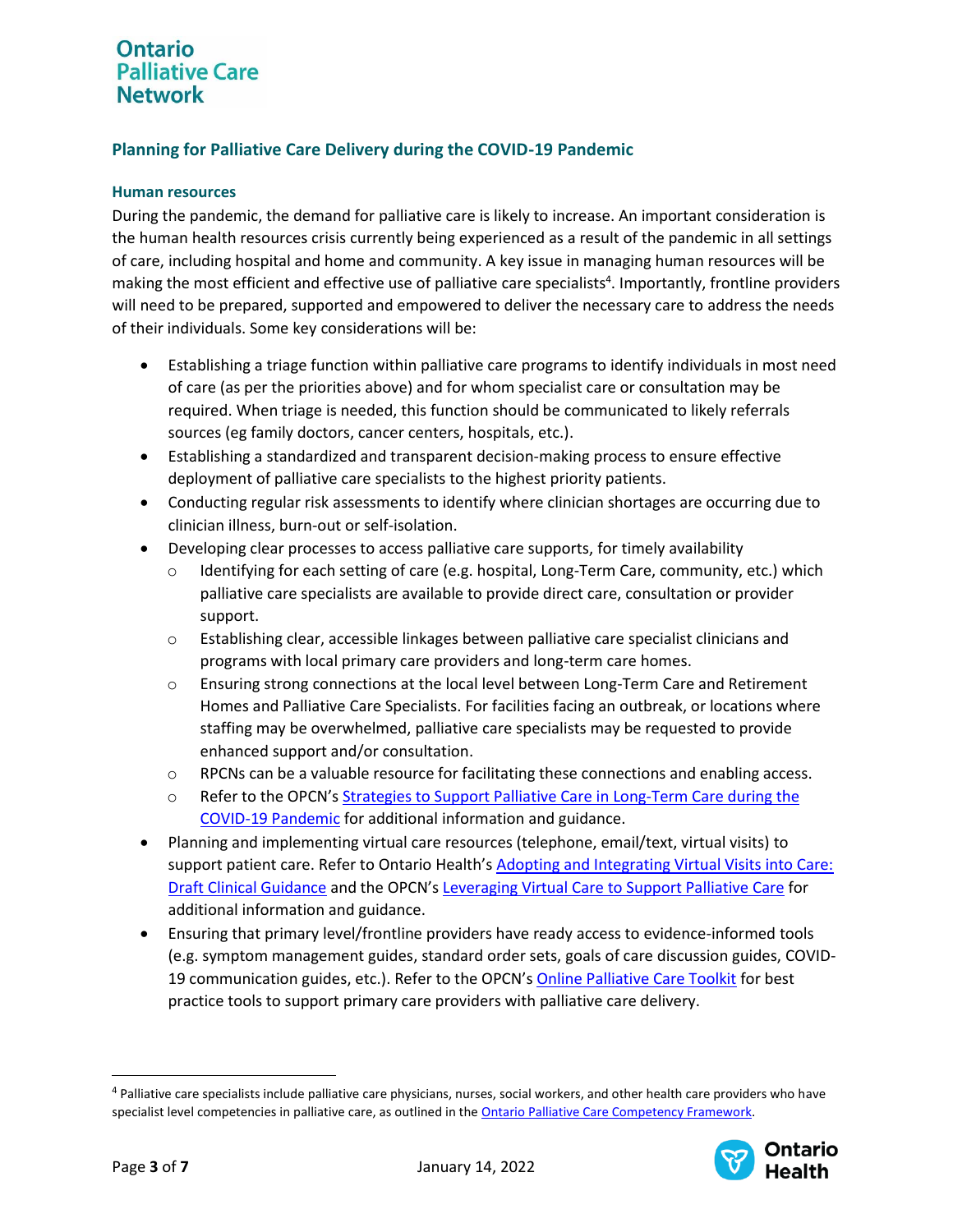## **Planning for Palliative Care Delivery during the COVID-19 Pandemic**

- Planning for the use of telephone and digital approaches to support frontline providers, including access to specialists for consultation and mentorship (e.g. [eConsult,](https://econsultontario.ca/resources/) OTN, etc.). Refer to the OPCN's [Leveraging Virtual Care to Support Palliative Care](https://www.ontariopalliativecarenetwork.ca/sites/opcn/files/2021-10/LeveragingVirtualCareforPalliativeCare.pdf) for further information.
- Ensuring providers have access to services and information to help support their own mental health and well-being.

### **Access to Palliative Care Services**

Typical patterns of referral and occupancy in hospitals, Palliative Care Units (PCUs) and hospices may change as a result of COVID-19. For example, directives designed to prevent the spread of COVID-19, and limited access to resources in certain care settings, may lead to increased demands for home care. Planning should include establishing regional mechanisms to monitor local/system service use in various care settings to identify volume spikes. Palliative care teams may need to pivot to focus on increasing services in settings of need (i.e. Long-Term Care, ICU, Emergency Department, etc.). The Regional Palliative Care Networks can play an important role in this process. There will also be an ongoing need for palliative care beds. Planning for bed allocations should be done in close coordination with regional and institutional planning bodies. Some important elements to consider will be:

- Ensuring providers engage in proactive conversations with patients and their families and caregivers about the current context and the pressures on hospitals and emergency departments. These sensitive discussions should include clarifying how the current context may affect decisions regarding their care and exploring what their goals and preferences would be in this context. Refer t[o Speak Up Ontario](https://www.speakupontario.ca/) for conversation guides specifically tailored to patients with COVID-19, in different care settings, or to Vital Talk's COVID Ready Communication [Playbook](https://www.vitaltalk.org/guides/covid-19-communication-skills/) for practical advice on how to talk about difficult topics related to COVID-19.
- Within hospitals, planning for how designated palliative care beds will be used during the pandemic and ensuring optimal utilization of these beds, as well as aligning consult services to support high needs areas.
- Planning for the accommodation of patients who have severe illness due to COVID-19 and are not receiving aggressive life support. Transfer of individuals who are COVID-19 positive to other care settings may be impacted, and they may need to receive care in place (i.e. in home, acute care, LTC) if unable to be transferred to a PCU/hospice.
- On a longer-term basis, consideration of establishing alternative beds for palliative care for individuals in the community. This might include expansion of hospice beds or conversion of other beds for palliative care.
- Planning for the possibility that individuals in existing beds, e.g. PCU, hospice or at home, become COVID-19 positive or under-investigation.

### **Access to medications and equipment**

Over the course of the pandemic it will be important to plan for the possibility of constraints on the supply chain for medications and equipment. These may be most notable in community or hospice settings.

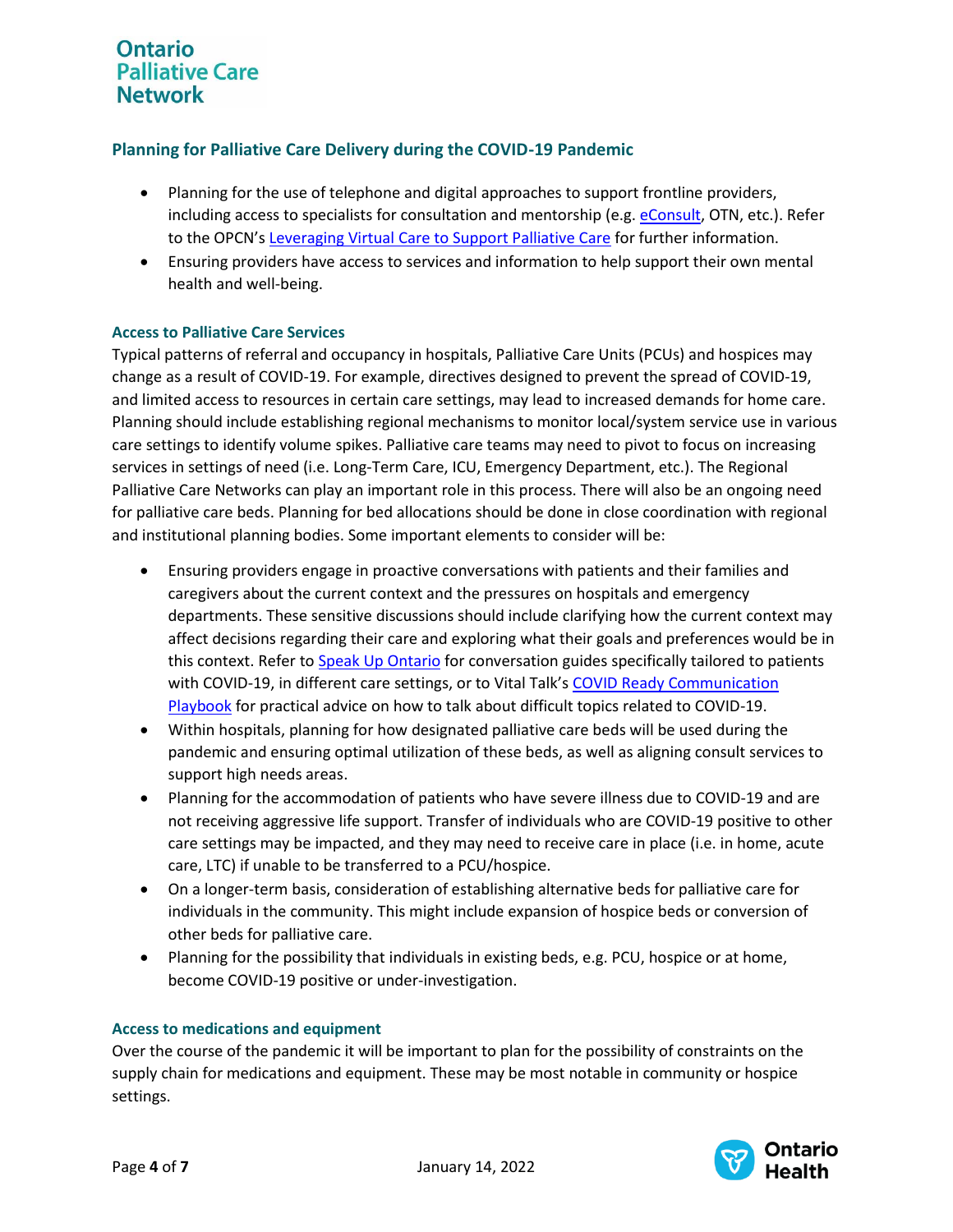## **Planning for Palliative Care Delivery during the COVID-19 Pandemic**

Some important elements of a plan will be:

- In community, hospice and LTC settings, ensuring that individuals have adequate supplies of prescribed medications. Please refer to the Government of Canada's [Relevant exemptions to the](https://www.canada.ca/en/health-canada/services/substance-use/toolkit-substance-use-covid-19/exemptions-controlled-drugs-substances-act.html)  [Controlled Drugs and Substances Act](https://www.canada.ca/en/health-canada/services/substance-use/toolkit-substance-use-covid-19/exemptions-controlled-drugs-substances-act.html) for clarification on activities that are currently permitted.
- In these same settings, ensuring adequate supplies of "rescue medications" that might be needed to manage a symptom crisis or to provide end-of-life care. This may involve reviewing the protocols for "symptom management kits" in community settings, in combination with regional planning efforts to ensure a balanced approach to the supply of essential medications.
- In these same settings, establishing a list of critical equipment and supply needs and ensuring adequate supplies. This may require some level of prioritization of needs.
- In hospitals, ensuring adequate supplies of medications needed to manage end-of-life care symptoms. Ensuring frontline clinicians have ready access to standard protocols for end-of-life care and guidelines for managing symptoms of those dying due to COVID-19 infection will be important (For example, refer to the OPCN's Symptom management for adult patients with [COVID-19 receiving end-of-life supportive care outside of the ICU](https://www.ontariopalliativecarenetwork.ca/sites/opcn/files/2021-01/EOLSMCOVID.pdf) for a summary of synthesized recommendations on addressing the unique needs at end-of life for individuals with COVID-19.).
- At the regional level, community palliative providers and home-delivering pharmacies should establish communication mechanisms to inform providers about shortages (and resolution of shortages) so they can modify prescribing practices accordingly.
	- o Regional Palliative Care Networks can play an important role in monitoring and communicating medication and equipment shortages that may arise.
- Despite efforts to mitigate medication shortages, palliative providers should be prepared to adapt to changing availabilities, and be ready to order alternative medications for common symptoms. Please refer to the OPCN's [Strategies for Potential Shortages in Medications](https://www.ontariopalliativecarenetwork.ca/sites/opcn/files/StrategiesForManagingShortagesInPCMedicationsDuringCOVID19.pdf)  [Relevant to Palliative Care](https://www.ontariopalliativecarenetwork.ca/sites/opcn/files/StrategiesForManagingShortagesInPCMedicationsDuringCOVID19.pdf) for guidance.

### **Managing Visitors**

Given the important role that family and caregivers play as members of the palliative care team, care settings must consider the safest ways to implement a compassionate and inclusive approach to visitation policies<sup>5</sup>. The impact of visiting restrictions may have significant negative impacts for the surviving family members. In reviewing and updating visitation protocols and policies, the following should be considered:

- Referring to MOH/OH guidance and Public Health directives on visitation for specific settings
- Facilitating contact between patients and families while at the same time ensuring appropriate infection control procedures.
- Adopting a compassionate protocol that allows those nearing death to say goodbye to their loved ones, and follows safety measures including personal protective equipment.

<sup>&</sup>lt;sup>5</sup> Refer to the Canadian Hospice Palliative Care Association (CHPCA) and the CHPCA Champion's Council's "Saying Goodbye" [campaign](https://www.chpca.ca/campaigns/saying-goodbye/) for their recommendations on implementing a compassionate approach to end-of-life visitations across Canada during the COVID-19 pandemic.

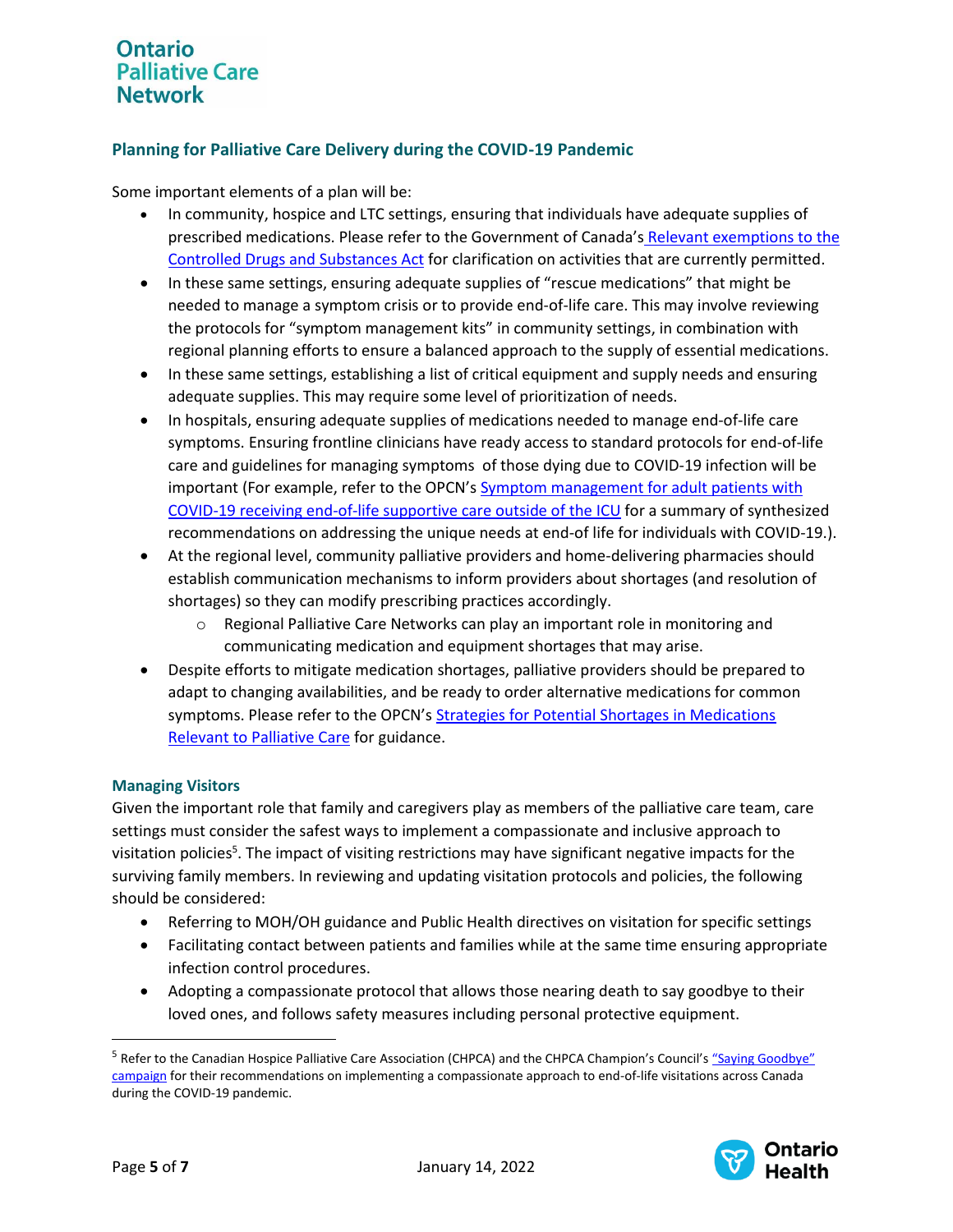### **Planning for Palliative Care Delivery during the COVID-19 Pandemic**

• Ensuring grief and bereavement supports are available for those who lose a family member or loved one, especially if family presence is limited.

### **Psychosocial, grief and bereavement support**

It can be anticipated that the need for psychosocial support for patients, their families and caregivers will increase during the pandemic, and after, due to complicated grief. Along with the usual sources of psychosocial distress, there will be heightened distress due to:

- Changing access to health care resources due to the pandemic
- Strained family care systems as a result of acute illness
- Limitations on visitation and direct contact with patients/residents who are in hospital or long term care
- Significant financial risks due to changes in the economy
- Challenges to accessing food and other supplies in instances of self-isolation
- Changes in how support is delivered, for example face-to-face or group support may not be available, or may be switched to online formats due to physical distancing guidelines

Some of the key issues in planning will be:

- Establishing a regular triage function to identify patients and family in most need of psychosocial support and ensure optimal use of those with specialized skills.
- Identifying the key clinicians with expertise in providing psychosocial care and regularly review assignments to ensure most effective use of their expertise.
- Reviewing human resource plans with a view toward reallocating some care providers to those support activities that can be accomplished with primary level competency and/or brief additional training. Refer to the OPCN's [Palliative Care Competency Framework,](https://www.ontariopalliativecarenetwork.ca/sites/opcn/files/2021-01/OPCNCompetencyFramework.pdf) which provides a comprehensive guide of the knowledge, attributes and skills providers need to deliver highquality palliative care in Ontario.
- Reviewing and updating visitation policies, considering the importance of contact for both patients and family while also aligning with relevant orders and directives.
- Planning for alternative approaches to support families where direct contact is not possible. This may include leveraging digital technologies to support contact among family member and alternative approaches to providing information and support to family members who are not able to enter an institution. Refer to the OPCN's [Leveraging Virtual Care to Support Palliative](https://www.ontariopalliativecarenetwork.ca/sites/opcn/files/2021-10/LeveragingVirtualCareforPalliativeCare.pdf)  [Care](https://www.ontariopalliativecarenetwork.ca/sites/opcn/files/2021-10/LeveragingVirtualCareforPalliativeCare.pdf) for further information.
- Reviewing practices and protocols for managing care once a patient has died especially if that has occurred due to COVID-19.

### **Clinician safety and support**

This will be a stressful time for health care providers and administrators. The pressures and stresses will come from workload, caring for a population that will have heightened anxiety, the risk of infection, reduced access to clinical consultation, pressures at home around childcare and/or financial constraints